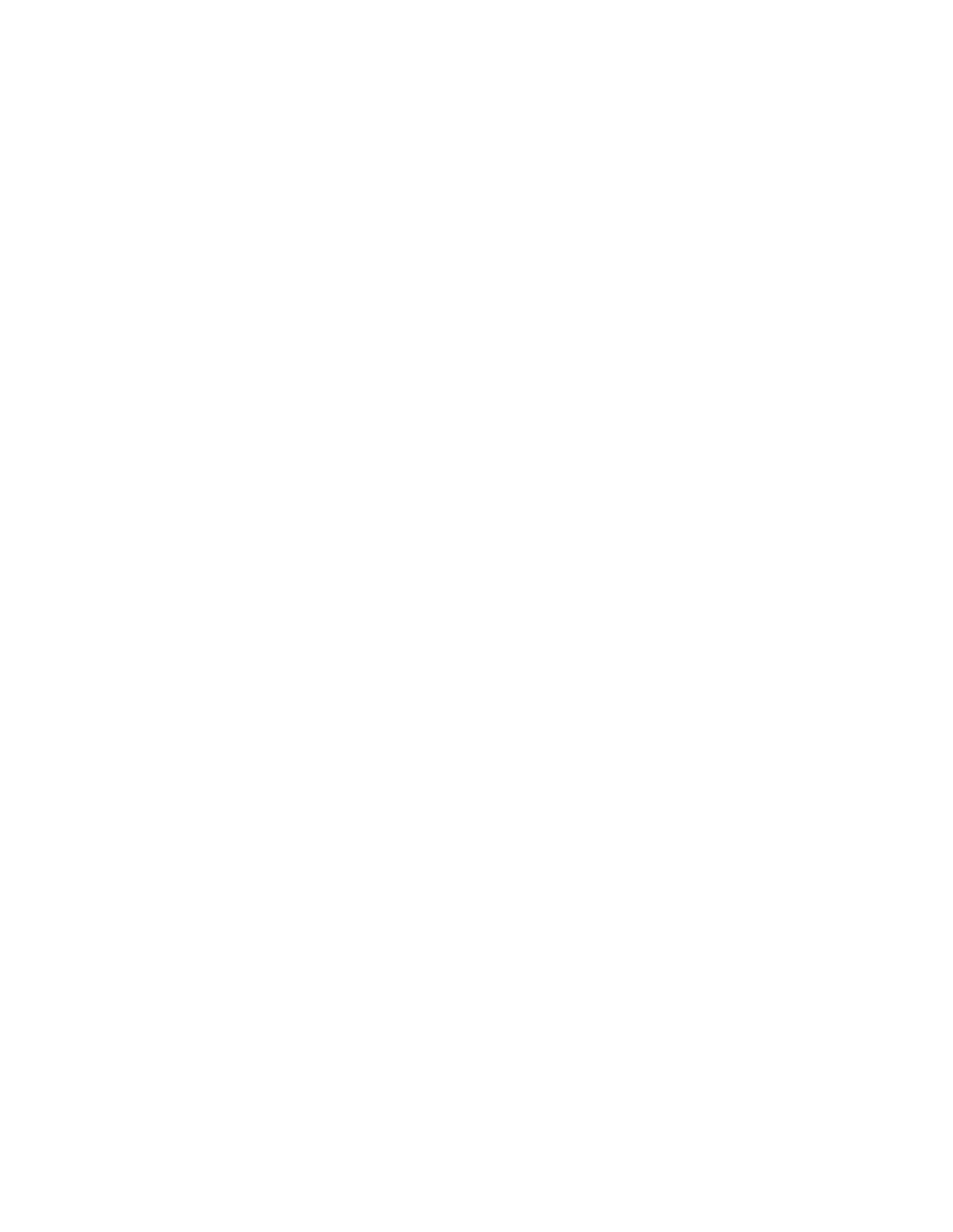### **BURKE, Justice.**

[¶1] Appellant, Michelle Mowery, appeals a conviction for felony interference with a peace officer, in violation of Wyo. Stat. Ann. § 6-5-204(b) (LexisNexis 2009). Ms. Mowery contends the district court erred in allowing the State to amend the information to remove the charge of attempting to interfere with a peace officer. She also asserts that the district court erred by refusing to instruct the jury on the defense of selfinduced intoxication. We affirm.

#### *ISSUES*

[¶2] Ms. Mowery presents the following issues:

- 1. Did the district court abuse its discretion under Wyoming Rule of Criminal Procedure 3(e) when it allowed the last minute amendment of the information which undermined the defense strategy?
- 2. Did the trial court err when it declined to give Ms. Mowery's requested jury instruction on the voluntary intoxication defense; should both portions of Wyo. Stat. Ann. § 6-5-204(b) be classified as specific intent crimes which require proof of specific intent to cause bodily injury and thus make the defense of voluntary intoxication applicable?

The State rephrases the issues as follows:

- 1. Did the district court properly apply Wyoming Rule of Criminal Procedure 3(e) and properly exercise its discretion in allowing the amendment of the criminal information?
- 2. Did the district court properly refuse Appellant's proposed instruction which provided that self-induced intoxication is a defense to the crime of intentionally and knowingly causing bodily injury to a peace officer in violation of Wyo. Stat. Ann. § 6-5-204(b)?

## *FACTS*

[¶3] On March 5, 2009, Ms. Mowery was admitted to the Washakie Medical Center after taking an overdose of two prescription medications, Tramadol and Clonazepam, in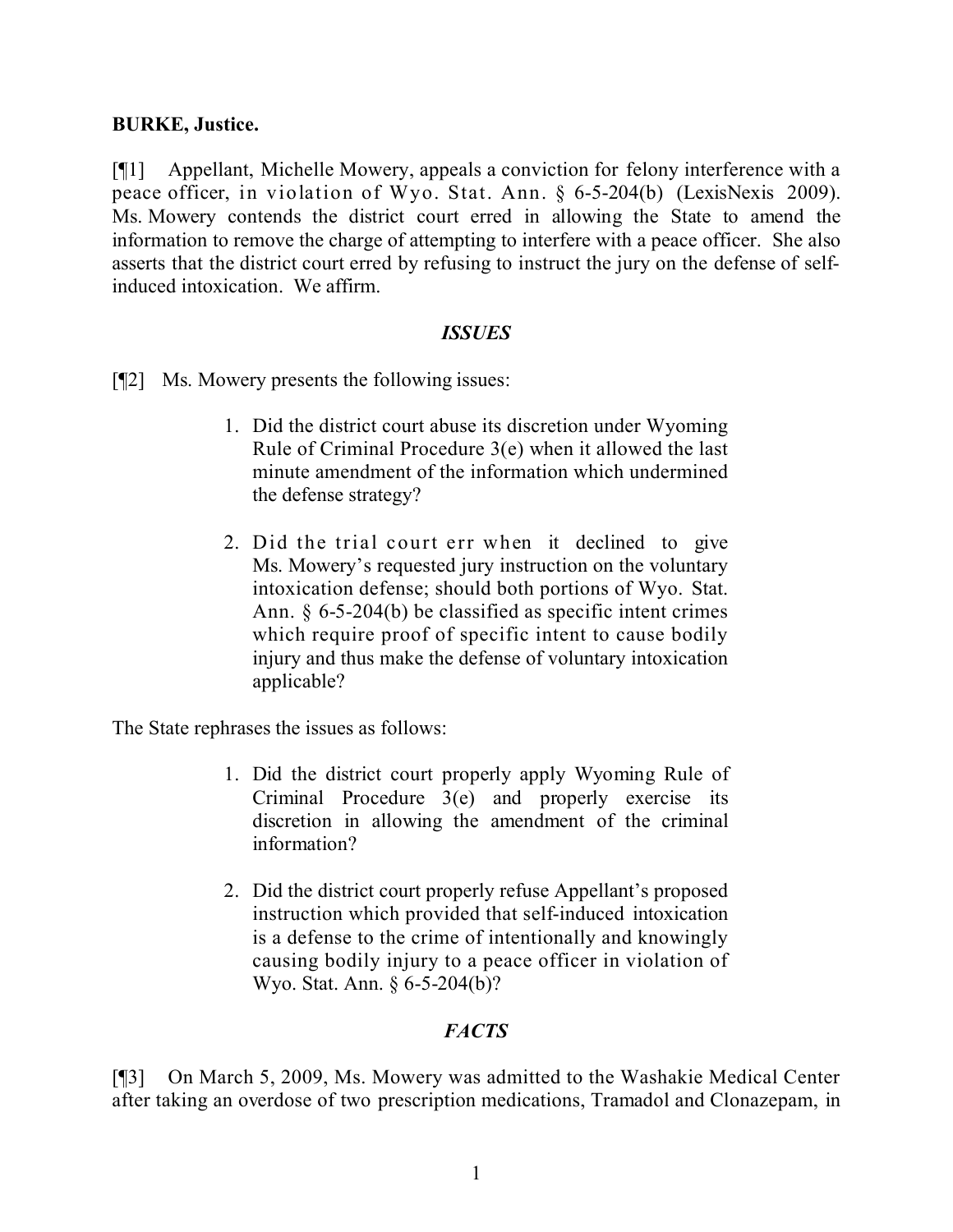an attempt to commit suicide. She was initially treated in the emergency room, and was later transferred to the intensive care unit so that she could receive individual nursing care. The following morning, Ms. Mowery's attending physician directed that Ms. Mowery not be allowed to leave the hospital because she was still suicidal.

[¶4] After meeting with her physician on the morning of March  $6<sup>th</sup>$  and discussing participation in a drug rehabilitation program, Ms. Mowery attempted to leave the hospital. Hospital staff called the police. An officer from the Worland Police Department responded to the call, and upon arriving at the hospital, confirmed with hospital staff that Ms. Mowery was under a hold. The officer followed Ms. Mowery onto a lawn area outside the hospital and attempted to prevent her from leaving by catching up to her and stepping in front of her. Ms. Mowery stated that she was going home and that the officer could not make her go back inside the hospital. When the officer attempted to guide Ms. Mowery back to the hospital, Ms. Mowery hit him in the face with a full can of soda. The can of soda exploded on impact, cutting the officer's lip, puncturing the inside of his mouth, and causing his face to swell. Later that afternoon, Ms. Mowery was discharged from the Washakie Medical Center and was taken by ambulance to the Wyoming Behavioral Institute in Casper. Ms. Mowery testified that she did not remember anything after taking the prescription medication on March  $5<sup>th</sup>$  until she woke up at the Wyoming Behavioral Institute.

[¶5] Ms. Mowery's attending physician at the Washakie Medical Center testified that Ms. Mowery could still have been confused 24 hours after the overdose due to the amount of Tramadol she had ingested. The physician also testified that the effect of the Clonazepam "would be similar to someone being intoxicated and not remembering during that course of time." He testified that the effects of the Clonazepam would have been "somewhat similar to intoxication," but that the effects "had cleared by the following day," referring to March  $6<sup>th</sup>$ .

[¶6] The State originally charged Ms. Mowery with a single count of felony interference with a peace officer in violation of Wyo. Stat. Ann. § 6-5-204(b). The information alleged that Ms. Mowery "did intentionally and knowingly cause or attempt to cause bodily injury to a peace officer engaged in the lawful performance of his official duties." Prior to trial, both the State and Ms. Mowery offered proposed jury instructions. Ms. Mowery offered an instruction that limited the offense to the attempted portion of Wyo. Stat. Ann. § 6-5-204(b). She also offered an instruction on the defense of selfinduced intoxication.<sup>1</sup> The State offered an instruction that included both the attempted and completed versions of felony interference with a peace officer, reflecting the crime as charged in the information.

<sup>&</sup>lt;sup>1</sup> "Self-induced" intoxication is the close equivalent of what has traditionally been referred to as "voluntary" intoxication. *Solomon v. State*, 227 P.3d 461, 466 (Alaska Ct. App. 2010).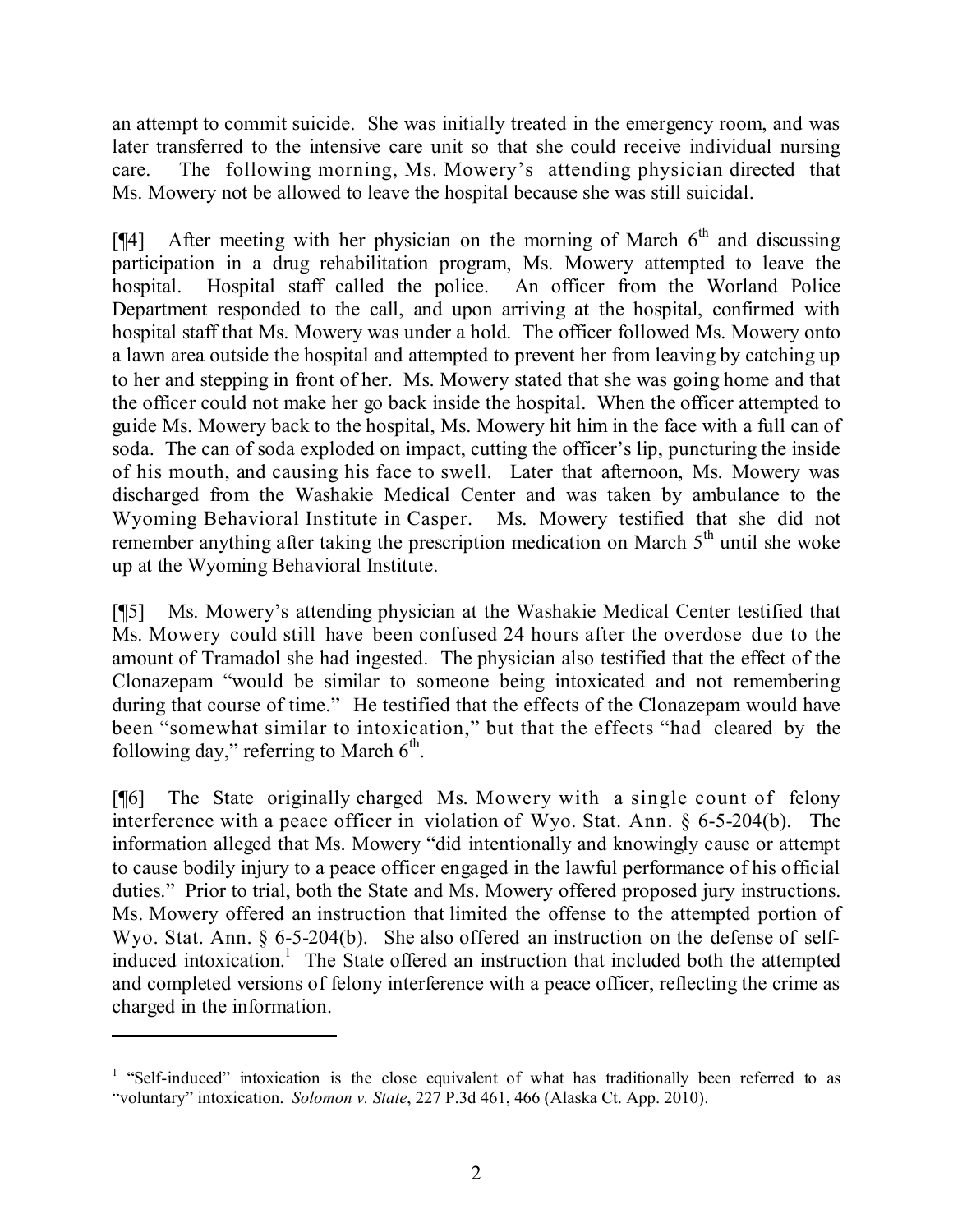[¶7] A one-day jury trial was held on December 9, 2009. During trial, defense counsel presented evidence relating to the defense of self-induced intoxication based on the amount and nature of the medication Ms. Mowery had taken. At the close of evidence, the court held a jury instruction conference. The State moved to amend the information to eliminate the attempt crime charged under Wyo. Stat. Ann. § 6-5-204(b). The court granted the motion over Ms. Mowery's objection and limited the State's jury instruction to the crime of "intentionally and knowingly caus[ing] bodily injury to a peace officer . . . in the lawful performance of his official duties." In ruling on the State's motion, the district court noted that "[d]ue to the fact that the only evidence before the Court is of a battery or an actual injury to the police officer the Court is going to grant the Motion to Dismiss the attempt and limit the jury instruction to the actual causing of bodily injury." The court denied Ms. Mowery's self-induced intoxication instruction and instructed the jury that self-induced intoxication is not a defense to a completed crime of felony interference with a peace officer.

[¶8] After receiving the instructions, the jury deliberated and returned a guilty verdict. Ms. Mowery was sentenced to one to two years in the Wyoming Women's Center. Her sentence was suspended and she was placed on two years supervised probation. She filed a timely appeal to this Court.

### *DISCUSSION*

## *Amendment of Information*

[¶9] In Ms. Mowery's first issue, she contends the district court erred by allowing the State to amend the information after the close of evidence to eliminate the crime of attempting to cause bodily injury to a peace officer. Ms. Mowery argues that the amendment deprived her of the intoxication defense that she had developed and presented during trial. Wyoming Rule of Criminal Procedure 3(e) sets forth the rules for amending an information:

> (e) *Amendment of Information or Citation*. – Without leave of the court, the attorney for the state may amend an information or citation until five days before a preliminary examination in a case required to be tried in district court or until five days before trial for a case not required to be tried in district court. The court may permit an information or citation to be amended:

> > (1) With the defendant's consent, at any time before sentencing.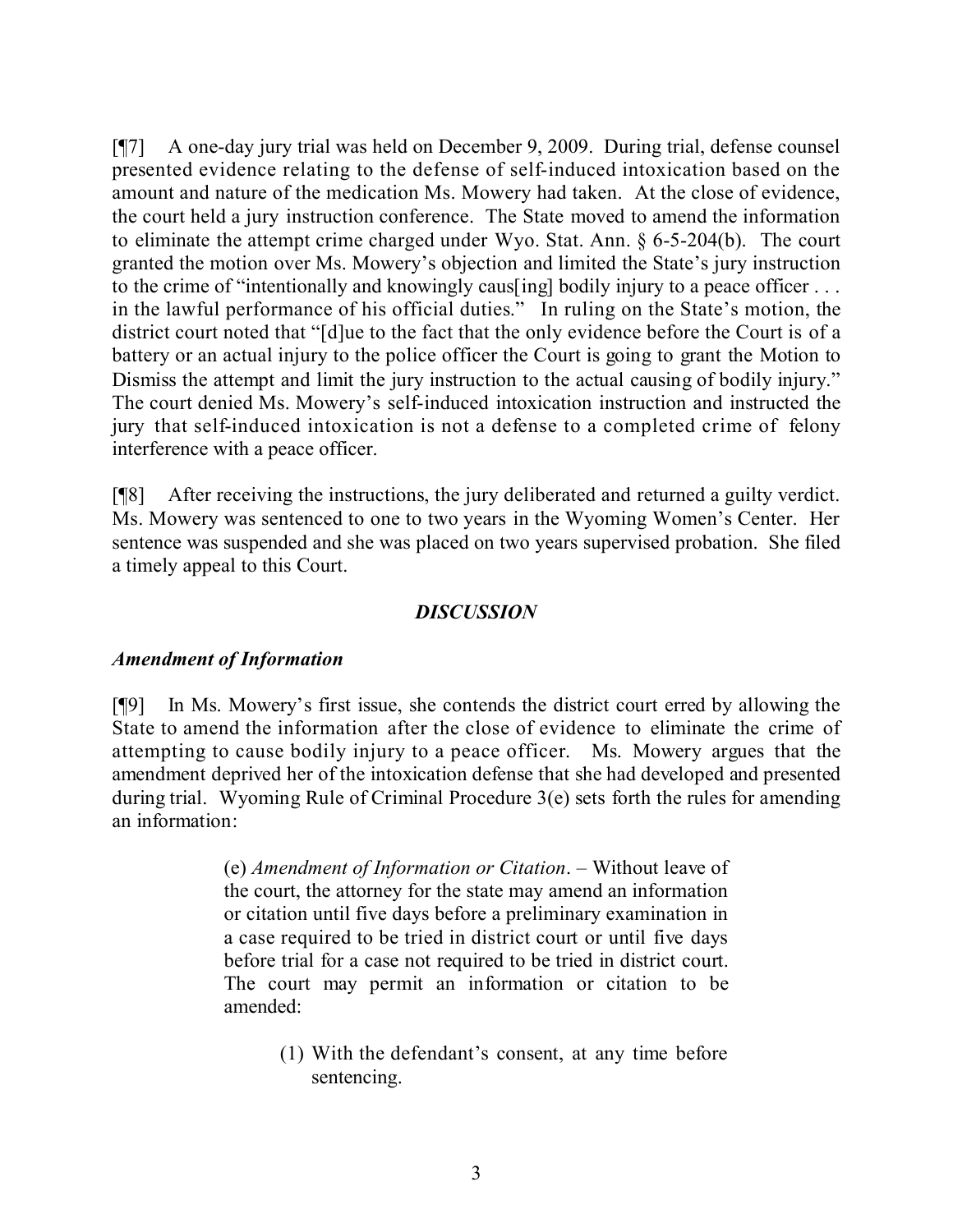- (2) Whether or not the defendant consents:
	- (A) At any time before trial if substantial rights of the defendant are not prejudiced.
	- (B) *At any time before verdict or finding if no additional or different offense is charged and if substantial rights of the defendant are not prejudiced***.**

(Emphasis added.) We review a district court's ruling on whether to allow the State to amend an information for abuse of discretion:

> Wyoming Rule of Criminal Procedure 3(e) grants discretion to a trial judge in deciding whether or not a motion brought by the State to amend the information just prior to trial should be granted. Consequently, we review the trial court's decision by applying our abuse of discretion standard. In deciding whether or not the trial court abused its discretion, this court must "determine whether the trial court could reasonably conclude as it did and whether any facet of its ruling was arbitrary or capricious."

*Wilkening v. State*, 2005 WY 127, ¶ 23, 120 P.3d 680, 687 (Wyo. 2005) (quoting *Burton v. State*, 2002 WY 71, ¶ 44, 46 P.3d 309, 320 (Wyo. 2002)). We have stated that "by its very terms [W.R.Cr.P. 3(e)] vests the district court with wide discretion in granting or denying a motion to amend an information." *Temen v. State*, 2009 WY 25, ¶ 11, 201 P.3d 1139, 1142 (Wyo. 2009).

[¶10] We addressed the issue of prejudice when confronted with an identical amendment to the same charge of felony interference with a peace officer in *Wilkening*, ¶ 23, 120 P.3d at 687. In *Wilkening*, the State originally charged the defendant with the attempted and completed versions of felony interference with a peace officer under Wyo. Stat. Ann. § 6-5-204(b). *Id.*, ¶ 8, 120 P.3d at 683. Prior to trial, the State filed a motion to amend the information to eliminate the charge of attempt. *Id.*, ¶ 11, 120 P.3d at 683.A hearing on the motion was held on the morning of trial and the court allowed the amendment over the defendant's objection. *Id.* The defendant argued that he was prejudiced by the amendment because it prevented him from presenting an intoxication defense to negate the specific intent requirement of the attempted crime. *Id.*, ¶ 23, 120 P.3d at 687.In our decision, we repeated an admonishment given in *King v. State*, 2002 WY 27, 40 P.3d 700 (Wyo. 2002) regarding the practice of charging both the attempted and completed versions of felony interference with a peace officer: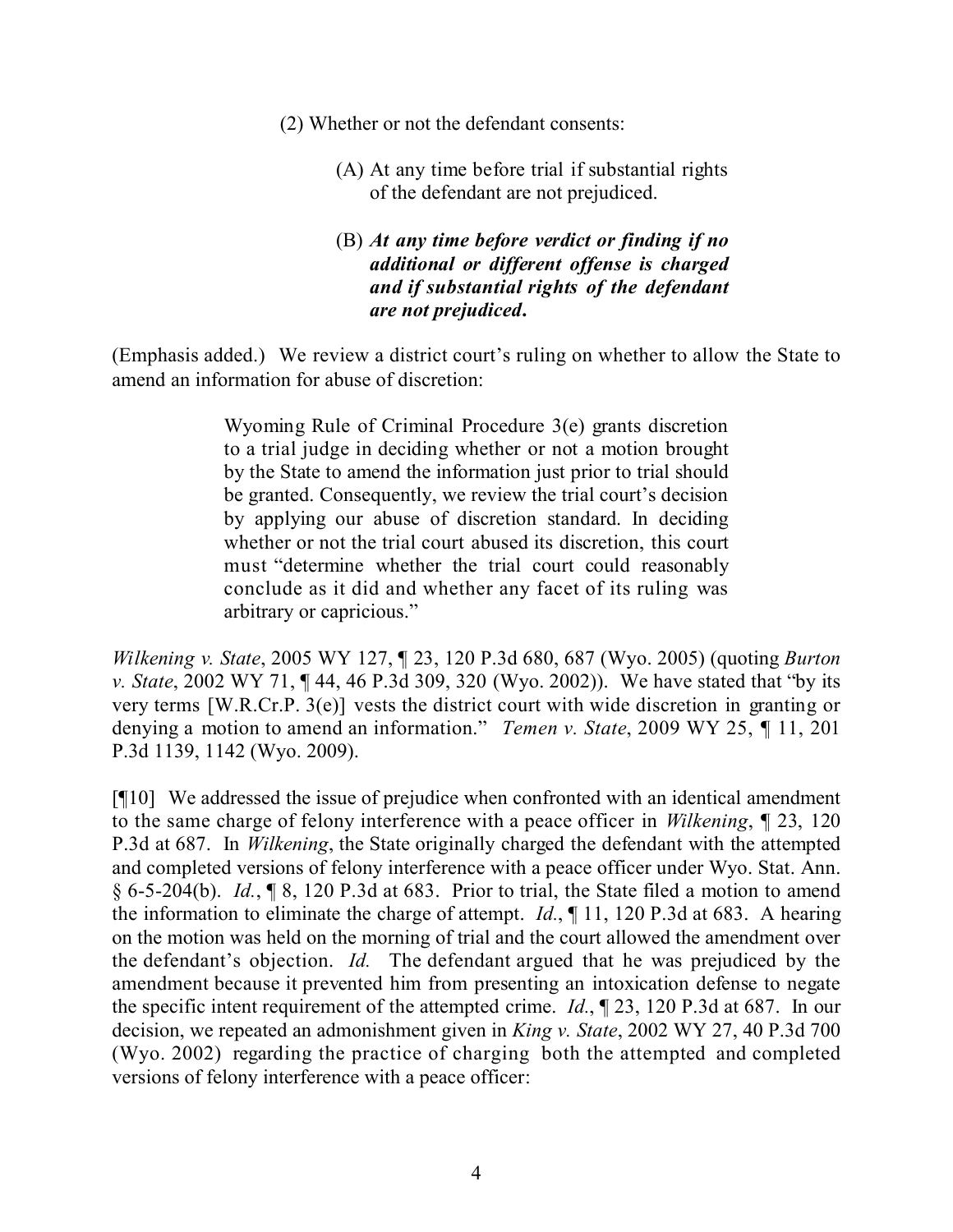At this point, we believe it important, in our supervisory role, to point out what appears to be a recurring problem in prosecutions for felony interference. Just as in *Mueller v. State*, 2001 WY 134, ¶ 12, fn. 7, 36 P.3d 1151, [1157] fn. 7 (Wyo. 2001), King was charged using the entire language of § 6-5-204(b), without differentiating between the two versions of the offense. Moreover, the information was never amended to clarify which version of the offense was being pursued.

*Wilkening*, ¶ 25, 120 P.3d at 687-88 (quoting *King*, ¶ 24, 40 P.3d at 706). However, in contrast to *King*, because the criminal information was ultimately amended in *Wilkening*, the State was not required to prove both the attempted and completed crimes of felony interference. *See King*, ¶ 24, 40 P.3d at 706. We held that Mr. Wilkening had not established that he was prejudiced by the amendment despite the late filing of the motion to amend. *Wilkening*, ¶ 25, 120 P.3d at 688.

[¶11] Ms. Mowery argues that *Wilkening* is distinguishable because, in *Wilkening*, the amendment was allowed prior to trial and afforded the defendant the opportunity to adjust his trial strategy. Here, Ms. Mowery asserts, the evidentiary portion of the trial was complete and she had no time to call other witnesses or provide evidence to espouse another theory of defense after the information was amended. However, we find no meaningful distinction between *Wilkening* and the present case.

[¶12] As was the case in *Wilkening*, Ms. Mowery faced conviction under the original information for both the attempted and completed versions of felony interference with a peace officer. However, as further discussed below, self-induced intoxication is a defense only to the attempted crime, and not to the completed crime. When the State amended the information, the possibility of conviction for the attempted crime was eliminated. But Ms. Mowery continued to face, as she did from the beginning of the proceedings, the possibility of conviction for the completed crime if the State proved its case. Despite having ample opportunity to present a defense to the completed crime, Ms. Mowery presented no other defense apart from self-induced intoxication. The fact that Ms. Mowery's intoxication defense was negated by the removal of the attempted crime from the charge against her did not prejudice her substantial rights. As in *Wilkening*, she was on notice of the attempted and completed versions of the crime from the beginning of the case, and the attempted version was based in the same statutory provision and arose out of identical factual circumstances as the completed crime. The district court did not abuse its discretion in allowing the State to amend the information.

# *Self-Induced Intoxication Defense*

[¶13] In Ms. Mowery's second issue, she contends the district court erred by refusing to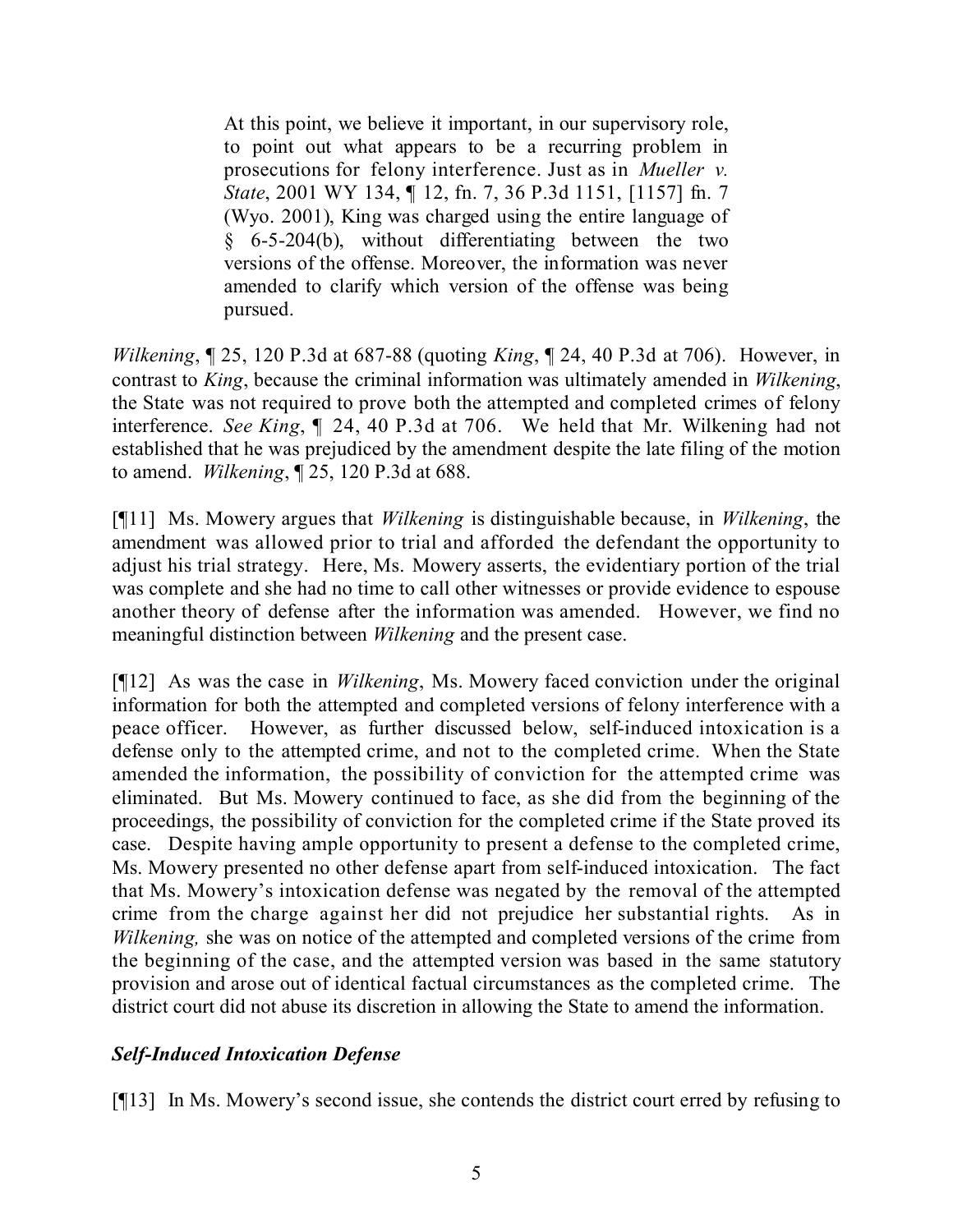instruct the jury on the self-induced intoxication defense. The refusal to give a requested jury instruction is reviewed for an abuse of discretion. *Pina v. Christensen*, 2009 WY 64, ¶ 8, 206 P.3d 1298, 1300 (Wyo. 2009). "A trial court is given wide latitude in instructing the jury and, as long as the instructions correctly state the law and the entire charge covers the relevant issue, reversible error will not be found." *Iseli v. State*, 2007 WY 102, ¶ 9, 160 P.3d 1133, 1135 (Wyo. 2007).

[¶14] Under Wyo. Stat. Ann. § 6-1-202, self-induced intoxication is a defense only to specific intent crimes. That statute provides as follows:

# **§ 6-1-202. Being under the influence not a defense; effect upon intent; "self-induced"**

(a) Self-induced intoxication of the defendant is not a defense to a criminal charge except to the extent that in any prosecution evidence of self-induced intoxication of the defendant may be offered when it is relevant to negate the existence of a specific intent which is an element of the crime.

(b) Intoxication is self-induced if it is caused by substances which the defendant knows or ought to know have the tendency to cause intoxication and which he knowingly and voluntarily introduced or allowed to be introduced into his body unless they were introduced pursuant to medical advice. The fact that the defendant is dependent upon the intoxicating substance is not relevant in determining whether his intoxication is self-induced.

Ms. Mowery argues that the completed crime of felony interference with a peace officer under Wyo. Stat. Ann. § 6-5-204(b) is a specific intent crime, for which the defense of self-induced intoxication is available. Wyo. Stat. Ann. § 6-5-204(b) reads as follows:

# **§ 6-5-204. Interference with peace officer; disarming peace officer; penalties**

. . .

(b) A person who intentionally and knowingly causes or attempts to cause bodily injury to a peace officer engaged in the lawful performance of his official duties is guilty of a felony punishable by imprisonment for not more than ten (10) years.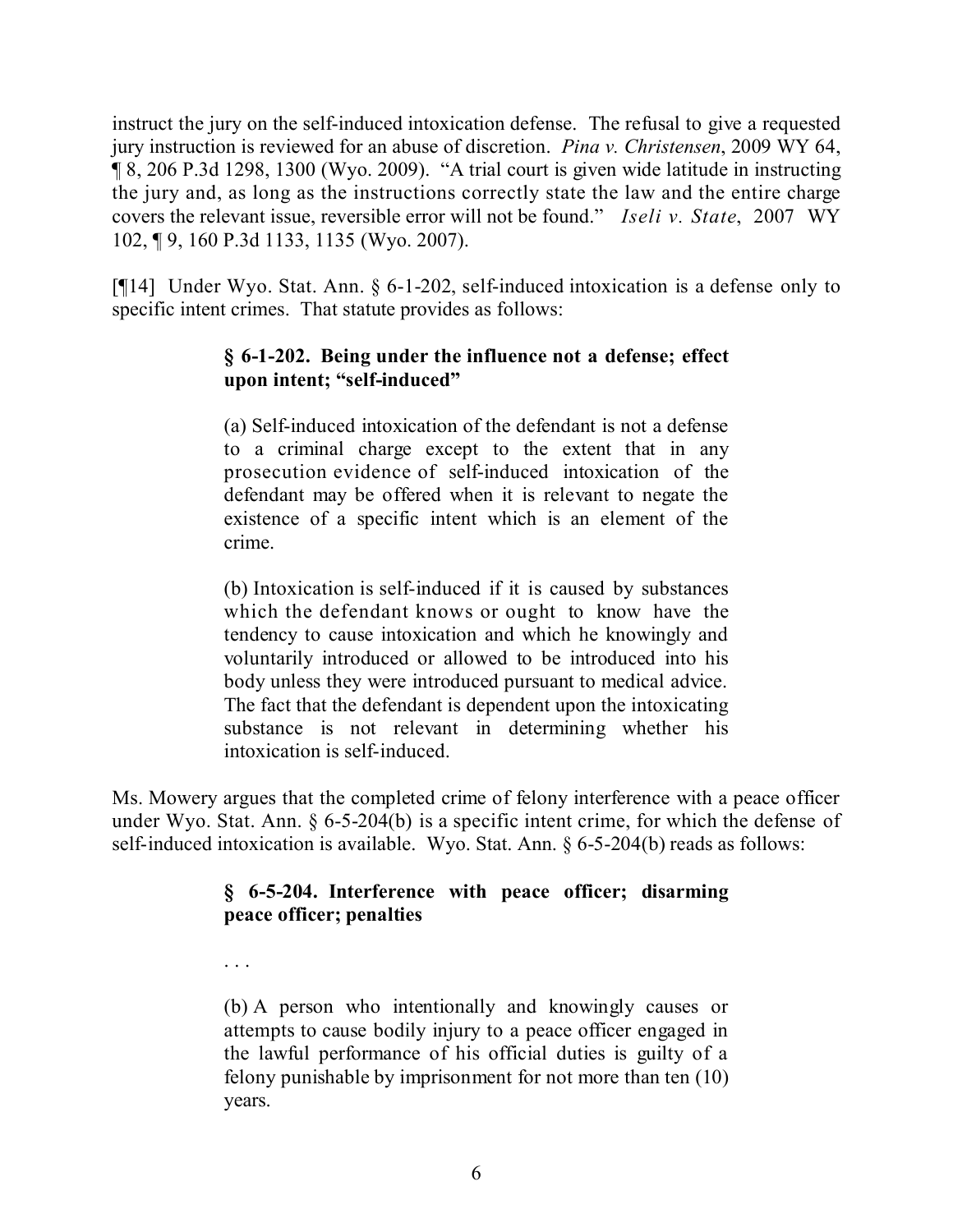[¶15] Contrary to Ms. Mowery's interpretation of the statute, we have previously held that "[w]ith respect to the portion of [Wyo. Stat. Ann. § 6-5-204(b)] that prohibits anyone from intentionally and knowingly causing bodily injury to a peace officer, we agree that this defines a general intent crime." *King*, ¶ 23, 40 P.3d at 706. In *King*, we analogized to the statute at issue in *Rowe v. State*, 974 P.2d 937 (Wyo. 1999), a case in which the Court determined that a child abuse statute prohibiting a person from "intentionally" inflicting physical or mental injury on a child was a general intent crime. We explained in *King* that

> Based on *Rowe*, we conclude that version of the felony interference statute that prohibits anyone from intentionally and knowingly causing bodily injury to a peace officer is a general intent crime. As with the child abuse statute, this offense does not require that the accused intend a further act or future consequence. Instead, it merely required that an accused intentionally and knowingly cause bodily injury to a peace officer engaged in the lawful performance of his official duties.

*King*, ¶ 23, 40 P.3d at 706. Further, our decision in *Wilkening* also indicated that the completed version of felony interference with a peace officer is a general intent crime. Classification of the completed crime of felony interference as a general intent crime was implicit in our holding that the defendant was not prejudiced by the exclusion of his intoxication defense. *See Wilkening*, ¶¶ 23-25, 120 P.3d at 687-88.

[¶16] Ms. Mowery concedes that classification of the completed crime under Wyo. Stat. Ann. § 6-5-204(b) as a general intent crime "is supported by this Court's opinions in *King* and *Wilkening*, among others." She contends, however, that we should depart from this line of cases and interpret the "intentionally and knowingly" mental state described in the statute as a specific intent element. She argues that our current interpretation of the completed crime of felony interference as a general intent crime essentially removes the mental state of "intentionally and knowingly" from the elements of the crime. Ms. Mowery's argument is based on cases holding that the "intentionally and knowingly" mental state requires proof of a "voluntary act." *See, e.g., Crozier v. State*, 723 P.2d 42 (Wyo. 1986). From this proposition, she asserts that any crime classified as a general intent crime removes the mental element expressly attached to the crime by the legislature. We disagree. Consistent with our previous interpretations of Wyo. Stat. Ann. § 6-5-204(b), we find that the completed version of felony interference with a peace officer is not a specific intent crime and, accordingly, that self-induced intoxication is not available as a defense.

[¶17] As Ms. Mowery points out, the concepts of general and specific intent are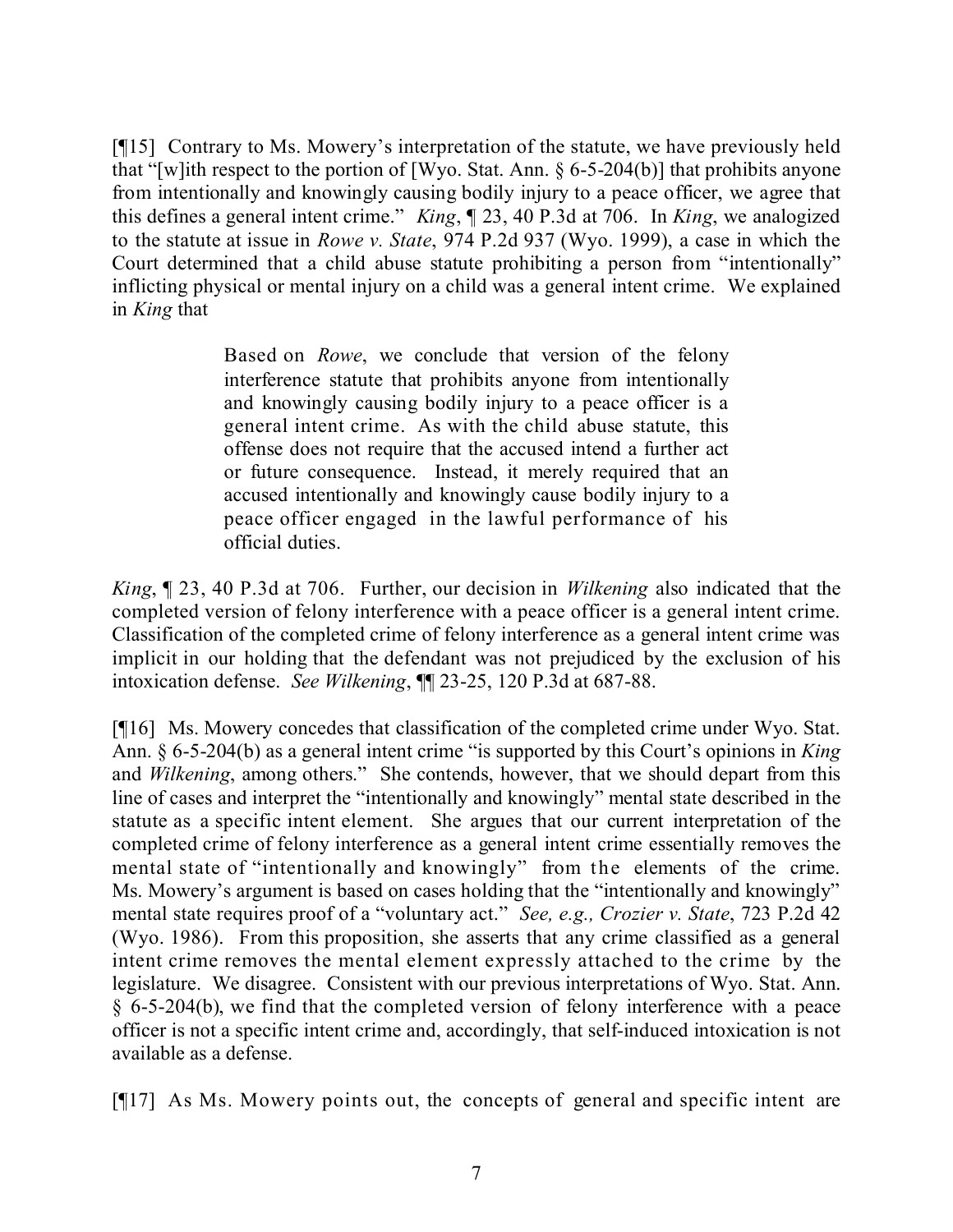naturally difficult to apply and are not always applied with consistency. The varying distinctions between general and specific intent have been described as follows:

> Sometimes "general intent" is used in the same way as "criminal intent" to mean the general notion of *mens rea*, while "specific intent" is taken to mean the mental state required for a particular crime. Or, "general intent" may be used to encompass all forms of the mental state requirement, while "specific intent" is limited to the one mental state of intent.

Wayne R. LaFave, *Substantive Criminal Law*, § 5.2(e), p. 353 (2d. ed. 2003) (footnote omitted). However, "specific intent" is most commonly used to refer to a special mental element that is required above and beyond any mental state that is attached to the physical act of a crime. LaFave at § 5.2(e), p. 354; *see also* 22 C.J.S. *Criminal Law* § 40 (2010). Under this meaning of specific intent, a specific intent crime is often described as one that involves an intent to do some further act or achieve a future consequence in addition to the basic physical act of the crime. 22 C.J.S. *Criminal Law* § 40 (2010).

[¶18] Our jurisprudence has followed the most common application of the concepts of general and specific intent, as was initially clarified in *Dorador v. State*:

> Realizing that the distinction between a specific intent crime and a general intent crime is apparently troublesome, we can perhaps clarify it by stating it in a somewhat different way. When the statute sets out the offense with only a description of the particular unlawful act, without reference to intent to do a further act or achieve a future consequence, the trial judge asks the jury whether the defendant intended to do the outlawed act. Such intention is general intent. *When the statutory definition of the crime refers to an intent to do some further act or attain some additional consequence, the offense is considered to be a specific intent crime and then that question must be asked of the jury*.

573 P.2d 839, 843 (Wyo. 1978) (emphasis added). This distinction between specific and general intent has been applied in a long line of Wyoming cases. *See, e.g., Bloomfield v. State*, 2010 WY 97, ¶ 13, 234 P.3d 366, 371 (Wyo. 2010); *Butz v. State*, 2007 WY 152, ¶ 13, 167 P.3d 650, 654 (Wyo. 2007); *Reilly v. State*, 2002 WY 156, ¶ 8, 55 P.3d 1259, 1262 (Wyo. 2002); *King*, ¶ 22 n.1, 40 P.3d at 705 n.1; *Rowe*, 974 P.2d at 939; *Cox v. State*, 829 P.2d 1183, 1185 (Wyo. 1992).

[¶19] Despite the consistent application of the concepts of specific and general intent in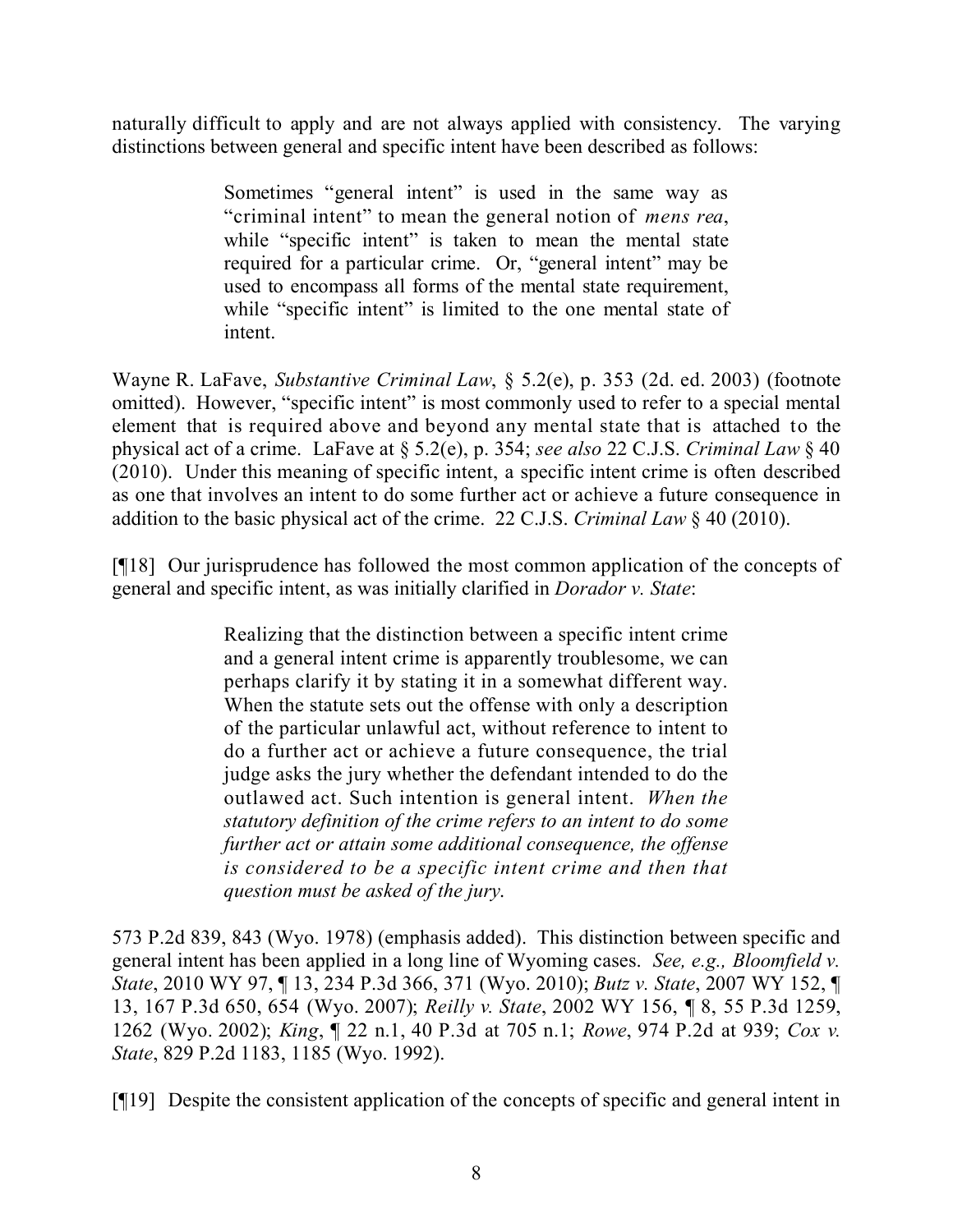our precedent, Ms. Mowery points to language from *Dean v. State*, 668 P.2d 639 (Wyo. 1983) and *Crozier* that she argues provides support for her contention that a crime is a general intent crime when the relevant statute does not identify a particular mental state that is required in order to commit the crime. Accordingly, she concludes that "intent is an element of a crime only in specific intent crimes." However, both *Dean* and *Crozier*, when properly analyzed, clearly apply the concept of specific intent as it was explained in *Dorador*. In *Dean*, we noted that "[w]hen the definition [of a crime] refers to defendant's intent to do some further act or achieve some additional consequence, the crime is deemed to be one of *specific intent.*" *Dean*, 668 P.2d at 642 (citing *People v. Love,* 111 Cal.App.3d Supp. 1, 168 Cal.Rptr. 591, 600 (1980)) (emphasis in original). After applying this meaning of specific intent, we held that the words "willfully and maliciously" as used in the first-degree arson statute then in effect did not create a specific intent crime. *Dean*, 668 P.2d at 642. Likewise, in *Crozier*, we cited *Dean* and *Dorador* in holding that the words "maliciously" and "purposely" as used in the seconddegree murder statute did not create a specific intent crime. *Crozier*, 723 P.2d at 53. These cases simply do not support Ms. Mowery's argument that use of the words "intentionally and knowingly" transforms the crime of felony interference with a peace officer into a specific intent crime.

[¶20] Pursuant to the distinction between general and specific intent applied in Wyoming and the clear precedent established by *King* and *Wilkening*, the completed offense portion of Wyo. Stat. Ann. § 6-5-204(b) is a general intent crime. As we noted in *King*, felony interference with a peace officer does not require that the accused intend a further act or future consequence. The language of Wyo. Stat. Ann. § 6-5-204(b) does not require the State to prove injury to a peace officer *with the additional intent* to prevent the peace officer from performing his or her duties. Rather, subsection (b) essentially describes a battery of a peace officer who is engaged in his or her official duties. Because the accused does not have to intend a further act or future consequence beyond the injury to a peace officer, the completed offense described in Wyo. Stat. Ann. § 6-5-204(b) is a general intent crime. Consequently, self-induced intoxication is not available as a defense pursuant to Wyo. Stat. Ann. § 6-1-202. *See also King*, ¶ 22, 40 P.3d at 705-06.

[¶21] As a final note, we recognize the tenuous logic that is required to conclude that self-induced intoxication is a defense to a specific intent crime, but not to a general intent crime. As one respected author has explained:

> It is sometimes stated that intoxication can negative a "specific intent" which the crime in question may require (meaning some intent in addition to the intent to do the physical act which the crime requires), but it cannot negative a crime's "general intent" (meaning an intent to do the physical act – or, perhaps, recklessly doing the physical act –